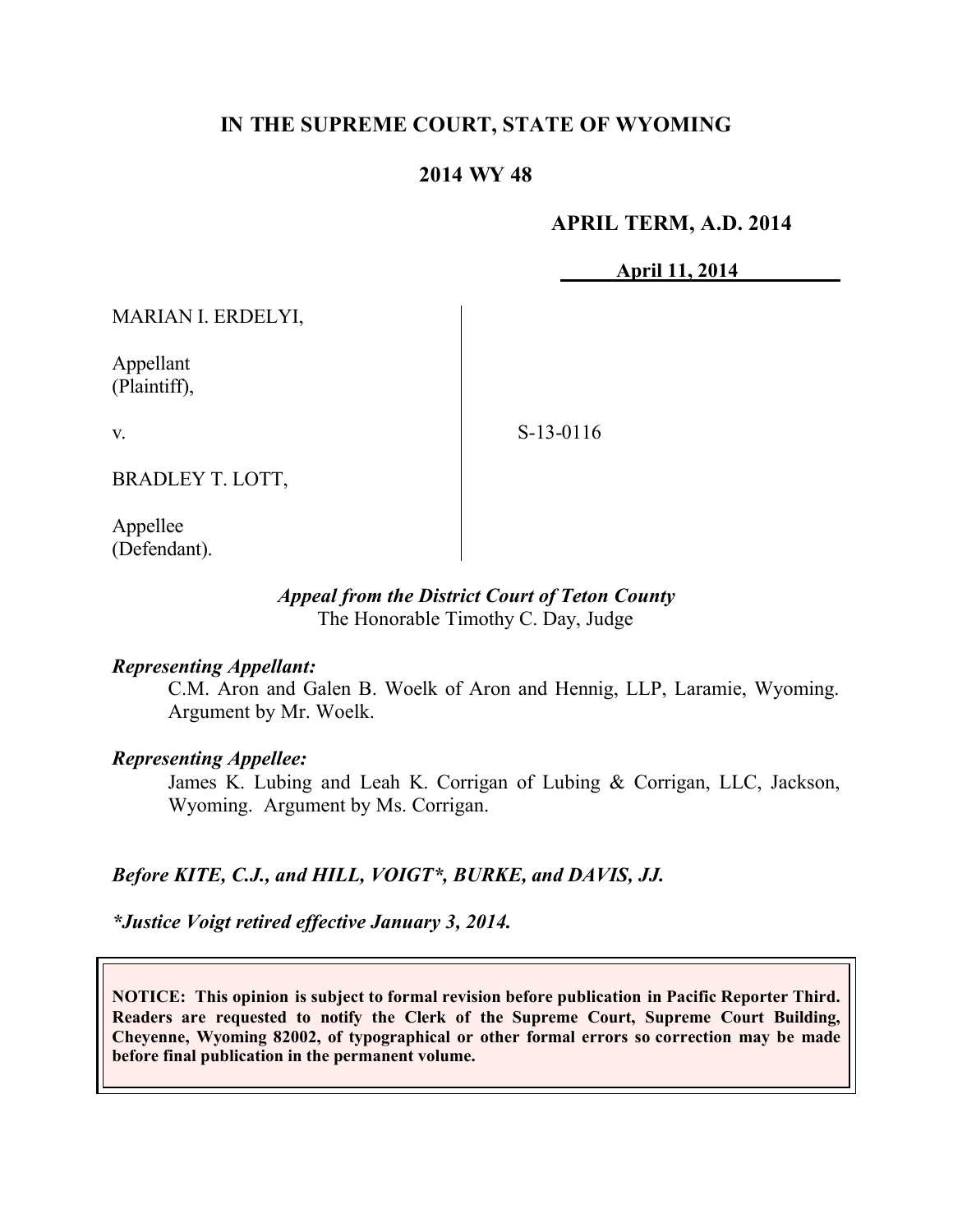### **KITE, Chief Justice.**

[¶1] Marian I. Erdelyi filed an action against her stockbroker, Bradley T. Lott, for fraud and constructive fraud. After a trial, a jury found that Mr. Lott committed constructive fraud but that Ms. Erdelyi knew or in the exercise of due diligence should have known before February 10, 2007, that the fraud had occurred. Based on the jury's findings, the district court entered judgment holding Ms. Erdelyi's claims were barred by the statute of limitations and dismissed the action.

[¶2] On appeal, Ms. Erdelyi contends the district court erred in instructing the jury on negligence and comparative fault in this fraud action. She also asserts the district court erred in instructing the jury, for purposes of applying the statute of limitations, to determine whether she knew or should have known with the exercise of due diligence before February 10, 2007, that the fraud had occurred, because there was no evidence to support the instruction. We hold that when the law is properly applied, the evidence did not support a finding that Ms. Erdelyi could have discovered the fraud sooner and it was error to dismiss the case based on the statute of limitations. We, therefore, reverse the judgment and remand for a new trial.

#### **ISSUES**

[¶3] Ms. Erdelyi states the issues for this Court's determination as follows:

Whether the trial court's jury instructions, taken as a whole, misstated the law in the following particulars:

(A) By instructing the jury to compare a victim's fault on a claim of fraud, and including the victim on the verdict form;

(B) By imposing a negligence standard on [Ms. Erdelyi] with regard to discovery of her stockbroker's fraud; and

(C) By instructing the jury to determine the date [Ms. Erdelyi] discovered her stockbroker's fraud, when there was no evidence of any such discovery presented.

Mr. Lott asserts the district court properly instructed the jury.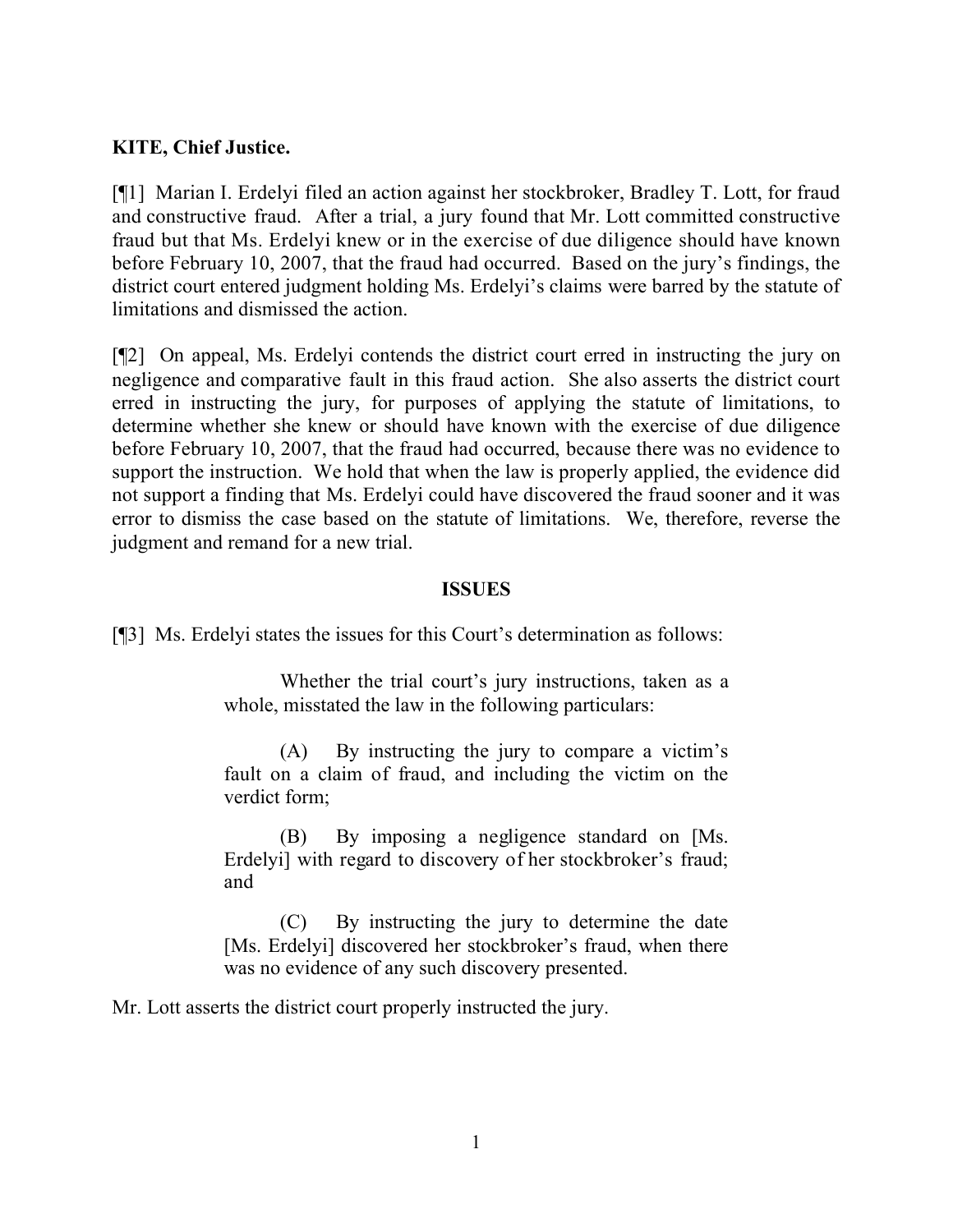## **FACTS**

[¶4] Ms. Erdelyi was the only child of S. Isabel Sprankle. Ms. Sprankle and Ms. Erdelyi were joint tenants with rights of survivorship on an investment account. Pursuant to the account agreement, either joint tenant had the authority to independently make purchases and sales or withdraw money from the account unless one of them terminated that authority in writing. Ms. Sprankle contributed all of the funds held in the account.

[¶5] In 1999, Mr. Lott, a financial advisor employed by UBS/Paine Webber in Michigan, took over as manager of the joint account for Ms. Sprankle and Ms. Erdelyi. At the time, Ms. Sprankle was eighty-one years old and both she and her daughter were living in Laramie, Wyoming. Although Mr. Lott and Ms. Sprankle did not meet face-to-face until later, they were by 2001 having regular telephone contact, sometimes speaking with each other several times per week.

[¶6] According to Mr. Lott's client contact report, Ms. Sprankle shared with him quite early in their relationship that she and her daughter did not have a good relationship. Mr. Lott quickly befriended Ms. Sprankle, sending her cards and gifts, expressing his desire to be friends over and above being her broker and listening to her complaints about her daughter. He also offered to find an attorney in Wyoming for her to discuss setting up a trust. According to his contact report, Mr. Lott made the offer to find an attorney for Ms. Sprankle in February of 2001, after she told him she did not want her daughter to inherit her money.

[¶7] During this same time frame, Mr. Lott persuaded Ms. Sprankle and Ms. Erdelyi to transfer to him additional accounts they held as joint tenants with rights of survivorship. Ms. Erdelyi requested in writing that Mr. Lott contact her before making any transactions with respect to the accounts. Mr. Lott agreed to do as she requested. Although he knew at the time that Ms. Sprankle did not want her daughter to have control of the accounts and, in fact, wanted her name taken off the accounts, he did not disclose that information to Ms. Erdelyi.

[¶8] By April or May of 2001, despite his earlier agreement to talk with her before making any transactions involving the joint accounts, Mr. Lott stopped talking with Ms. Erdelyi about what was happening with the joint accounts. He specifically did not tell her that Ms. Sprankle was contemplating transferring them to a trust. He also did not advise Ms. Erdelyi that he would not be contacting her concerning the accounts. Mr. Lott continued, however, to work with Ms. Erdelyi to have her transfer her individual accounts to him. Meanwhile, Mr. Lott referred Ms. Sprankle to Clay Geittmann in Jackson, Wyoming for purposes of setting up a trust. By May of 2001, Mr. Lott was continuing to communicate with Ms. Erdelyi about her accounts without informing her that he had referred her mother to a lawyer to begin discussions about transferring the joint accounts into a trust.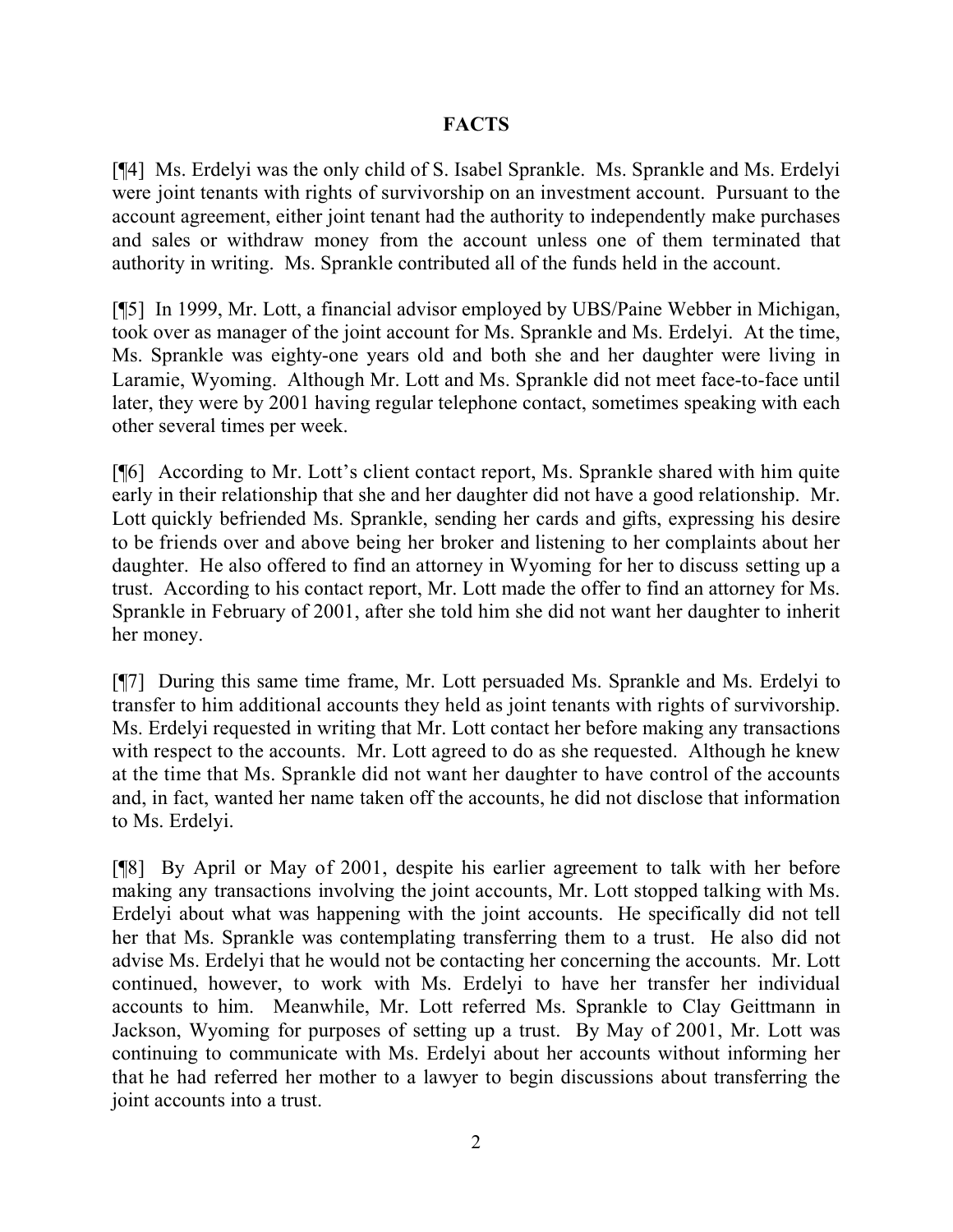[¶9] In the summer of 2002, Ms. Sprankle began talking about moving back to Michigan. Over the course of the next ten months, Mr. Lott took it upon himself to look for a place for Ms. Sprankle to live and sent her pictures of places he thought she might want to consider. According to his client contact report, Ms. Sprankle asked him to fly to Wyoming and drive her back to Michigan. Mr. Lott declined but agreed to help with the logistics of the move as much as he could. In fact, Mr. Lott took an active role in assisting Ms. Sprankle in moving to Michigan.

[¶10] In August of 2001, Ms. Sprankle informed Mr. Lott that she wanted him to be a beneficiary of her trust. He understood from what she told him that she intended to make a few minor gifts to others, but wanted him to receive the balance of her estate. Mr. Lott did not tell Ms. Erdelyi about her mother's plans nor did he tell Ms. Erdelyi that he could not discuss her mother's plans with her.

[¶11] In September of 2001, Ms. Sprankle met with Mr. Geittmann. She advised Mr. Geittmann that she wanted to appoint Mr. Lott as her trustee upon incapacity and her agent for purposes of her durable power of attorney and power of attorney for healthcare. She also informed Mr. Geittmann that she wanted to make Mr. Lott the beneficiary of her trust to the exclusion of her daughter. She told Mr. Geittmann that Mr. Lott was "her close friend" and she wanted to "reward him for his kindness, friendship and support throughout the years." At the time Ms. Sprankle made these statements, she had not met Mr. Lott in person and, according to Mr. Lott's client contact reports, had been in regular contact with him by telephone for less than a year.

[¶12] Also in September, Mr. Lott forwarded to Mr. Geittmann a letter of authorization for Ms. Erdelyi's signature allowing the transfer of the joint investment accounts into the trust. Mr. Geittmann induced Ms. Erdelyi to sign the letter of authorization by telling her that she and her mother would realize substantial tax savings by having the joint accounts in the name of the trust. No one informed Ms. Erdelyi that her mother's intention was to disinherit her, that Ms. Sprankle was making Mr. Lott her primary beneficiary, or that by signing the letter of authorization, Ms. Erdelyi was giving up her joint ownership rights. Even when Ms. Erdelyi called Mr. Lott in October of 2001, and specifically asked about the trust, he did not tell her that Ms. Sprankle planned to disinherit her and make him the primary beneficiary of her trust. He also did not tell Ms. Erdelyi that her mother had instructed him not to discuss her plans for the trust with her daughter. According to Ms. Erdelyi, sometime in September or October, Mr. Lott told her that she was the primary beneficiary of the trust.

[¶13] In December of 2001, UBS/Paine Webber was designated as Ms. Sprankle's successor trustee. Subsequently, in March of 2002, Mr. Lott forwarded a letter to Mr. Geittmann that he (Mr. Lott) had written to Ms. Sprankle confirming a conversation in which, according to Mr. Lott, she told him that she did not want him or UBS/Paine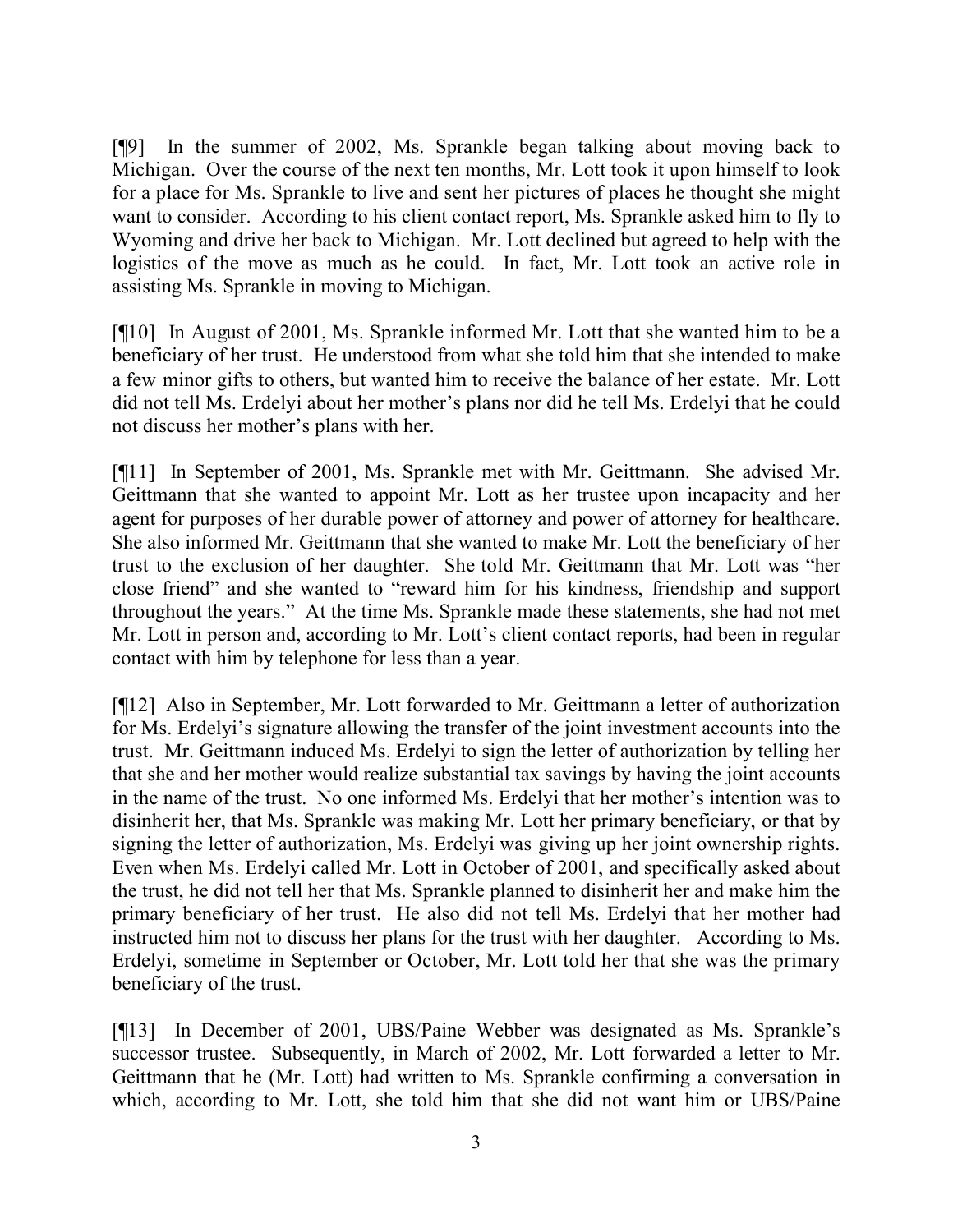Webber to disclose to Ms. Erdelyi the details of her trust, and specifically the fact that she had designated Mr. Lott as her beneficiary. The letter went on to state that Mr. Lott also managed Ms. Erdelyi's financial assets and UBS/Paine Webber deemed it "imperative that [Ms. Erdelyi] be made aware that [Mr. Lott is] a beneficiary to your trust." The letter stated further that Mr. Lott understood Ms. Sprankle did not want her daughter to know this information and he would honor Ms. Sprankle's request to not disclose her wishes to her daughter.

[¶14] After receiving the letter from Mr. Lott, Mr. Geittmann crossed out the following lines:

> However, I have been advised by my firm's compliance department to have your attorney prepare a document directing UBS Paine Webber and me not to disclose any information about your trusts, my being a beneficiary or other personal information that you do not want made available to your daughter Marian.

> We should follow up with it all to [Mr. Geittmann] to have this document drafted and sent to my boss so that he can pass it along to the compliance department to assist in carrying out your trust's directives.

Mr. Lott sent the letter to Ms. Sprankle as revised.

[¶15] Mr. Geittmann sent a letter dated the same day to Mr. Lott's boss advising him that:

> Ms. Sprankle prohibits UBS Paine Webber, Inc., and any of its agents, employees, brokers or representatives from discussing the terms of Ms. Sprankle's estate planning with her daughter, Marian I. Erdelyi, or otherwise informing Ms. Erdelyi about any of the provisions of Ms. Sprankle's estate planning. As a result of the rift that has grown between Ms. Sprankle and her daughter, Ms. Erdelyi, Ms. Sprankle has elected to leave the majority of her estate to her friends, and to virtually disinherit Ms. Erdelyi. Furthermore, Ms. Sprankle again reiterated to me that she made the decision to benefit [Mr.] Lott, her financial planner, as a result of the kindness and friendship that he [has] shown her over the years, and not as a result of any persuasion on the part of Mr. Lott.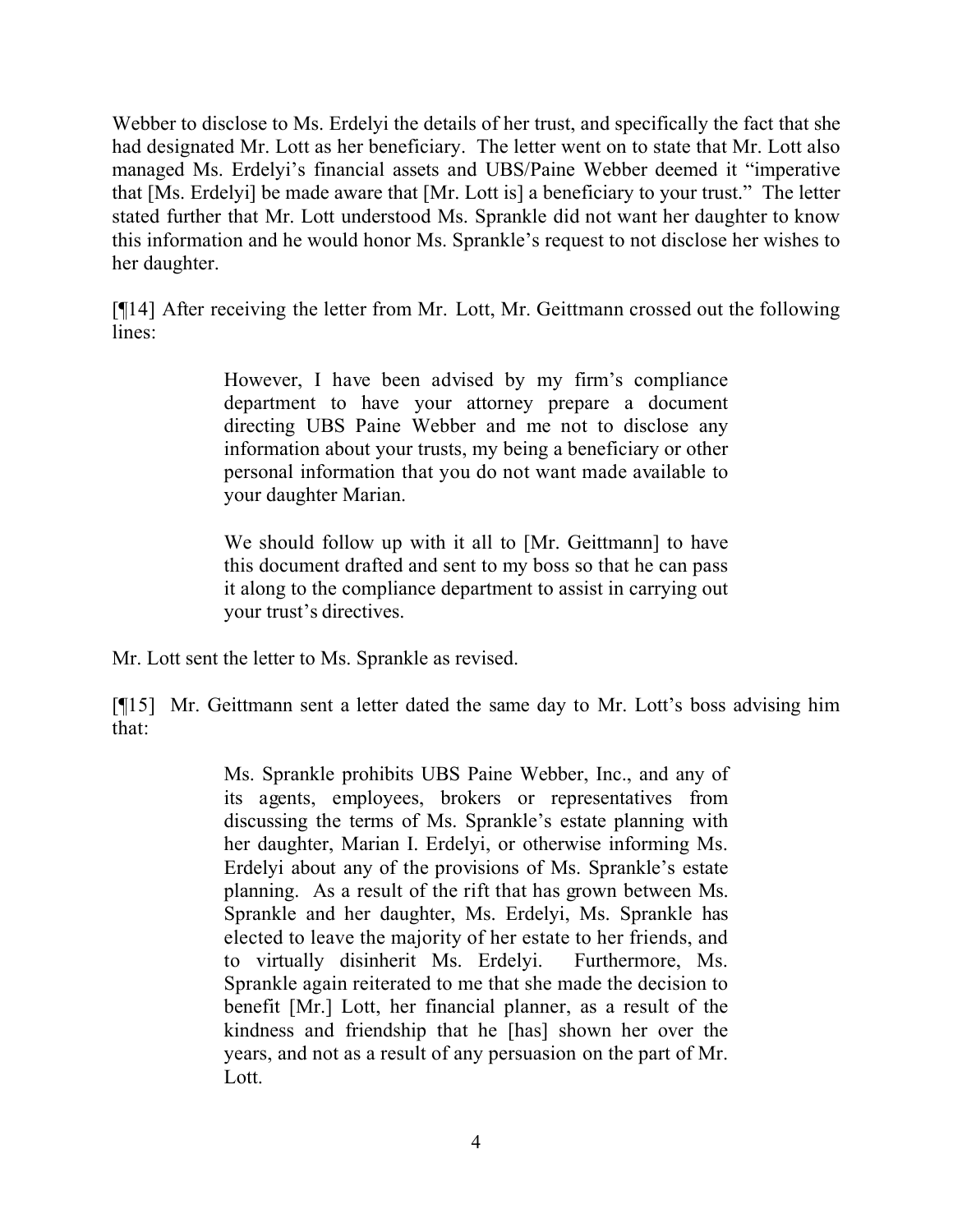At trial, Mr. Geittmann was not able to say whether he confirmed with Ms. Sprankle that those were her wishes before sending the letter in March of 2002. At the time Mr. Geittmann sent the letter referencing Mr. Lott's friendship with Ms. Sprankle "over the years," Mr. Lott and Ms. Sprankle had still not met face-to-face and had been in regular contact by telephone for just over one year.

[¶16] In May of 2002, Ms. Sprankle moved back to Michigan and into an apartment Mr. Lott had found for her. Mr. Lott picked her up at the airport and assisted her with the move. Once Ms. Sprankle was in Michigan, the relationship she and Mr. Lott had developed over the telephone grew closer, with Mr. Lott devoting considerable time to assisting and caring for Ms. Sprankle in numerous ways.

[¶17] In mid-July of 2003, Ms. Erdelyi contacted Mr. Lott, stating that she had not heard from her mother since early June and her mother had not wanted to see her when she was in Michigan earlier that year. Ms. Erdelyi thanked Mr. Lott for looking after her mother and asked that he let her know if any problems arose. Mr. Lott responded, saying that he had not prevented Ms. Erdelyi from seeing her mother and that he could not discuss Ms. Sprankle with her because he had received a "stern" letter from Mr. Geittmann prohibiting him from doing so. He did not disclose that Mr. Geittmann wrote the letter only after reviewing a similar letter Mr. Lott had written to Ms. Sprankle.

[¶18] Ms. Erdelyi had no further contact with Mr. Lott until November 2003 when she wrote to him about her individual accounts. Mr. Lott responded with the suggestion that she work with another broker. In her reply, Ms. Erdelyi expressed concern that Mr. Lott had ignored her account and avoided communication with her for five months. She also asked him to clarify his relationship with her mother, noting that finding her mother an apartment and helping her move were beyond his responsibilities as her broker. Ms. Erdelyi asked specifically whether Mr. Lott held any powers of attorney to act as her mother's agent and whether he had been appointed to act as executor of any will or trust her mother might have. Mr. Lott never responded.

[¶19] In 2005, Ms. Erdelyi traveled to Michigan. She visited her mother and tried to see Mr. Lott but was told he was out of the office. In 2006, Ms. Erdelyi sent Mr. Lott a letter asking him to let her know if her mother became ill or passed away and thanking him for looking after her mother. Again, Mr. Lott did not respond.

[¶20] In August of 2009, Ms. Sprankle was declared incompetent and was quite ill. A friend of hers contacted Ms. Erdelyi who then traveled to Michigan to be with her mother. Ms. Erdelyi asked Mr. Lott for a copy of the power of attorney. Mr. Lott refused to provide any documentation to her and contacted Mr. Geittmann. Mr. Geittmann then wrote a letter advising Ms. Erdelyi that neither he nor her mother's successor trustees were allowed to provide any information concerning the trust "to any person who is not a current beneficiary of the trust, and since your mother is the sole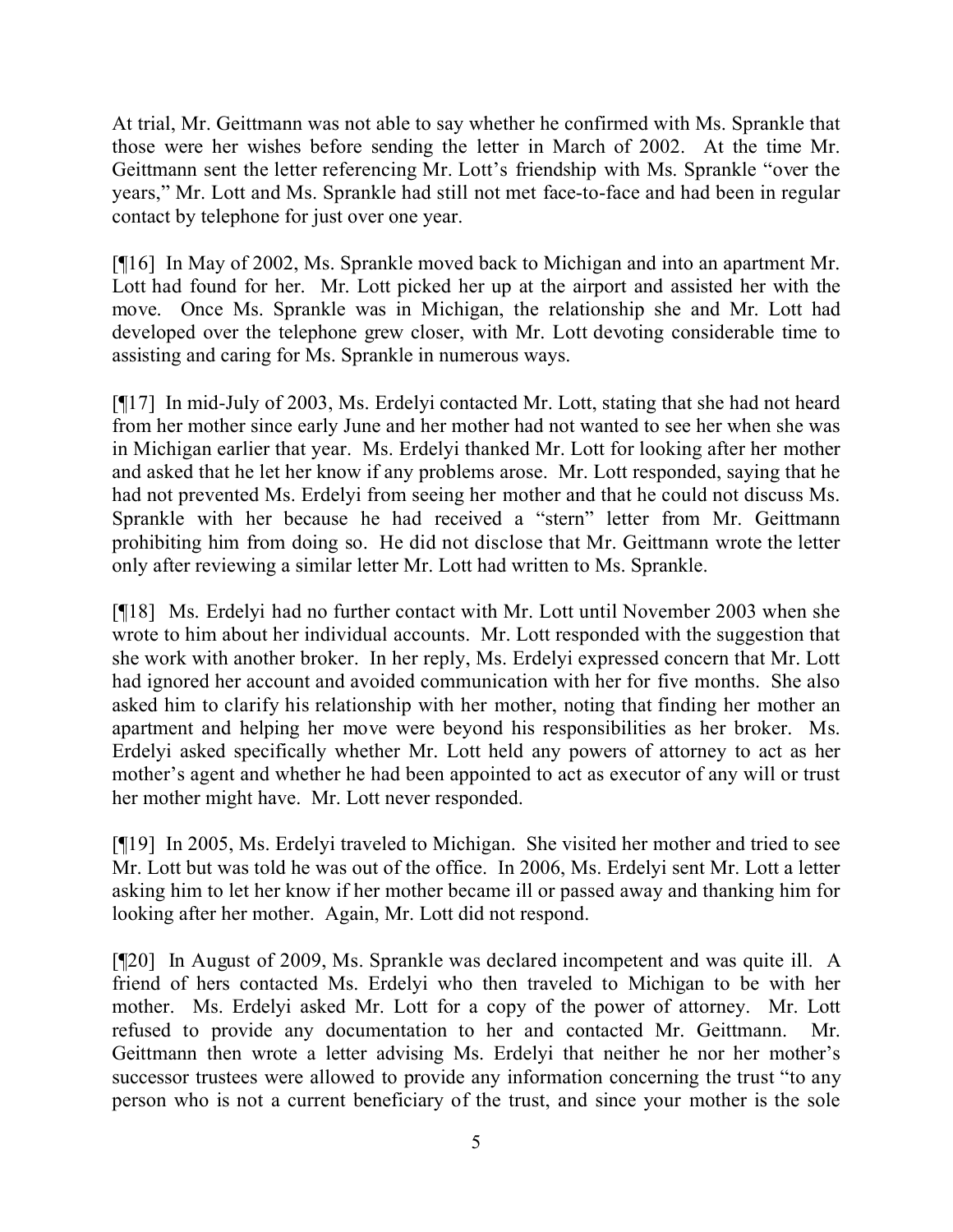current beneficiary of the trust, this would preclude any dissemination of the actual estate planning documents or statements of the trust assets to you." Mr. Geittmann requested that Ms. Erdelyi make no further requests for information about the trust during Ms. Sprankle's lifetime.

[¶21] Ms. Sprankle died on October 6, 2009. Ms. Erdelyi learned that she was not a beneficiary of her mother's trust when she received a copy of the trust after her mother's death. Pursuant to the terms of the trust, Mr. Lott received \$245,000 in securities and over \$300,000 in cash from Ms. Sprankle's estate.

[¶22] In February of 2011, two years and four months after learning she had been disinherited, Ms. Erdelyi filed a complaint against Mr. Lott for fraud and constructive fraud.<sup>1</sup> She claimed that he failed to disclose material facts and induced her to sign the letter of authorization, thereby giving up her ownership rights to the assets in the joint accounts. She further claimed she had a special relationship of trust and confidence with Mr. Lott by virtue of his position as her investment adviser and he had a duty to disclose any conflicts between her interests and his and obtain fully informed consent from her before engaging in transactions to his benefit involving accounts in which she had an ownership interest.

[¶23] The case went to trial before a jury. At the close of the evidence, the district court instructed the jury concerning the law. Among the instructions given were the following:

## INSTRUCTION NO. 16

Constructive fraud is defined as consisting of all acts, omissions, and concealments involving breaches of a legal or equitable duty resulting in damage to another, and exists where such conduct, although not actually fraudulent, ought to be so treated when it has the same consequences and legal effects.

# INSTRUCTION No. 17

In considering whether constructive fraud occurred, you must determine whether Defendant had a duty to Plaintiff and, if so, whether it was breached. What is known as an informal fiduciary duty may be established if a special relationship of trust and confidence existed between

<sup>&</sup>lt;sup>1</sup> In addition to Mr. Lott, Ms. Erdelyi named Mr. Geittmann as a defendant. By joint stipulation of the parties, the district court entered an order dismissing him from the action. The complaint also alleged a third cause of action against Mr. Lott— breach of agent duties—which Ms. Erdelyi dropped before trial.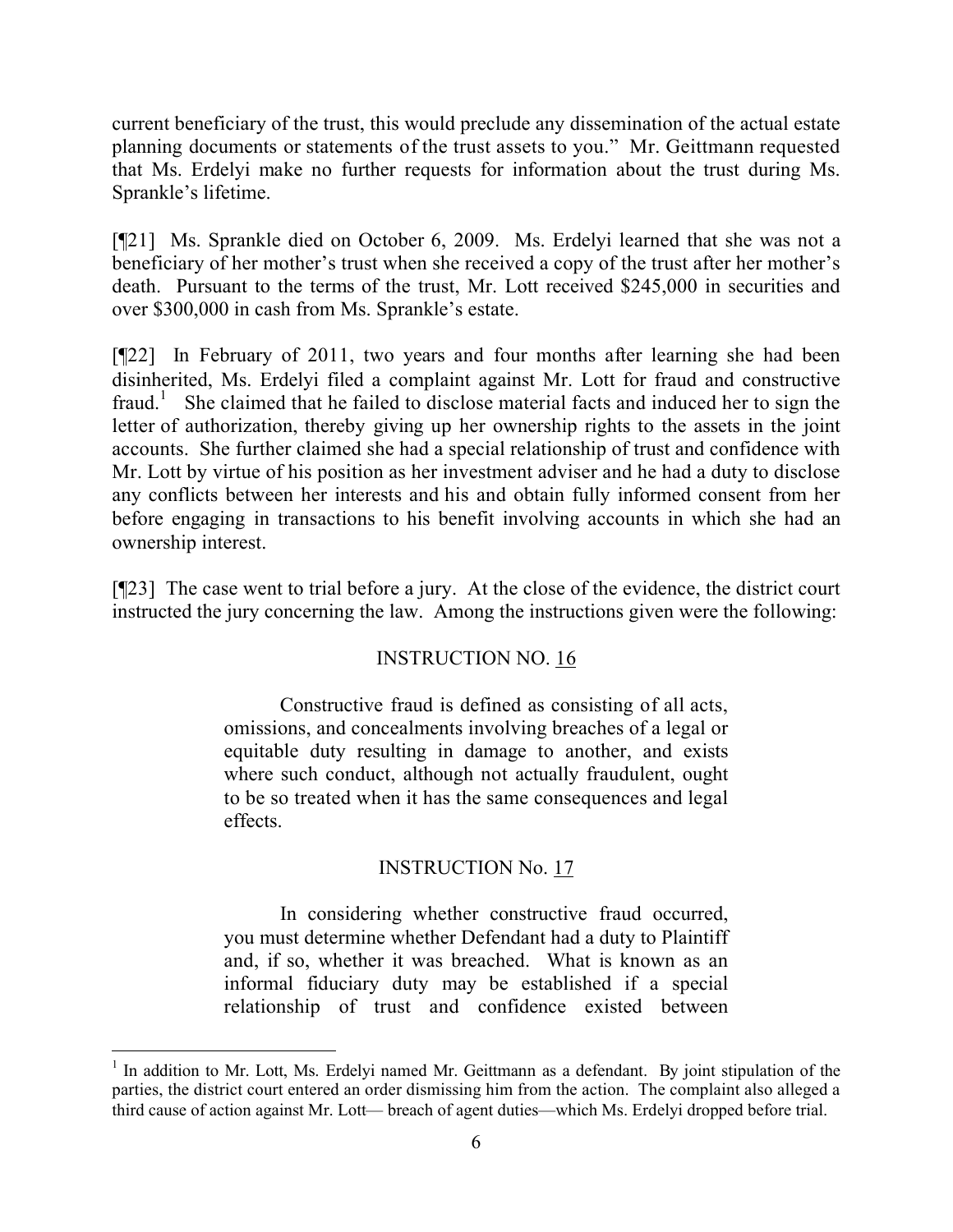Defendant and Plaintiff. Such a duty arises where one party has undertaken to gain the confidence of another and purported to act or advise with the other's interests in mind. The express reposing of trust and confidence by one party in another is not enough to create a fiduciary duty. The duty arises from the conduct of the purported fiduciary where 1) the other party reposes confidence in the integrity of the purported fiduciary, and 2) the purported fiduciary voluntarily assumes and accepts the confidence in advising the other party.

Fiduciary relationships are extraordinary and not easily created. They cannot be the product of wishful thinking, because they carry significant legal relationships.

In determining whether a fiduciary duty arose due to a relationship of trust and confidence, you should consider the factual situations surrounding the involved transactions in this matter and the relationship of the parties to each other and to the transactions.

If you determine that Defendant owed Plaintiff such a duty, it is for you to determine whether Defendant breached that duty by his acts, omissions, and concealments.

### INSTRUCTION NO. 19

A person has the duty to take reasonable steps under the circumstances to reduce her injuries and damages. Any damages resulting from a failure to take such reasonable steps cannot be recovered.

#### INSTRUCTION NO. 21

Your verdict must be determined on the basis of the comparative fault of the parties themselves and certain other individuals and entities who are not parties to this case. Even though certain of the individuals and entities named on the verdict form have not appeared or offered evidence, it is necessary that you determine whether each of them was at fault in the events at issue and determine the percentage of fault which is attributable to each of them. The party claiming the fault of these "non-party actors" has the burden of establishing by a preponderance of the evidence all of the facts necessary to prove that any such individual was at fault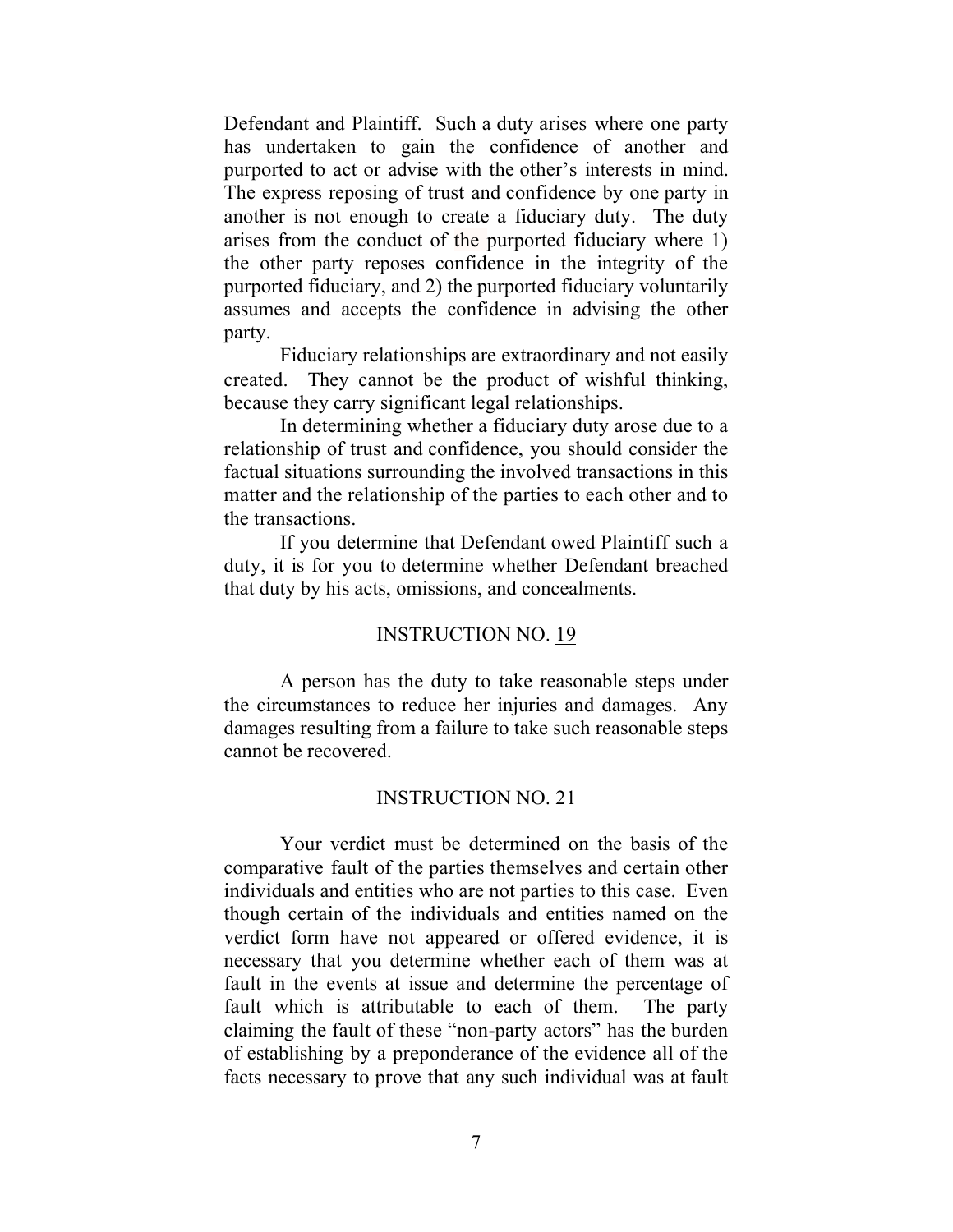and that such fault contributed to the damages claimed to have been suffered.

A party or non-party actor is at fault when that individual is negligent or acts willfully or wantonly and that individual's negligence or willful and wanton action is a cause of the damages for which the claim is made. The terms negligence, willful and wanton, and cause are explained in other instructions.

The verdict form provided to you includes spaces for you to record your determination of the percentage of fault of each of the parties and each of the non-party actors. It also contains a space for you to record your determination of the total damages sustained.

If you find that Plaintiff is fifty percent at fault or less, then you should fill in the total amount of damages, if any, on the verdict form. Do not reduce your determination of total damages by any percentage of fault you have attributed to the Plaintiff, the Defendant, or any of the non-party actors.

The Court, and not the jury, will reduce the total amount of damages by the percentage of fault you may attribute to the Plaintiff and other non-party actors.

In explaining the consequences of your verdict, the Court has not meant to imply that any person is at fault. That is for you to decide, in conformity with these instructions.

### INSTRUCTION NO. 23

When the word negligence is used in these instructions, it means the failure to use ordinary care. Ordinary care means the degree of care which should reasonably be expected of the ordinary careful person under the same or similar circumstances. The law does not say how such an ordinary person would act. That is for you to decide.

The party seeking to prove negligence must prove it by a preponderance of the evidence.

A "preponderance of the evidence" is defined as the amount of evidence, taken as a whole, that leads the jury to find that the existence of a disputed fact is more probable than not. You should understand that "a preponderance of the evidence" does not necessarily mean the greater number of witnesses or exhibits.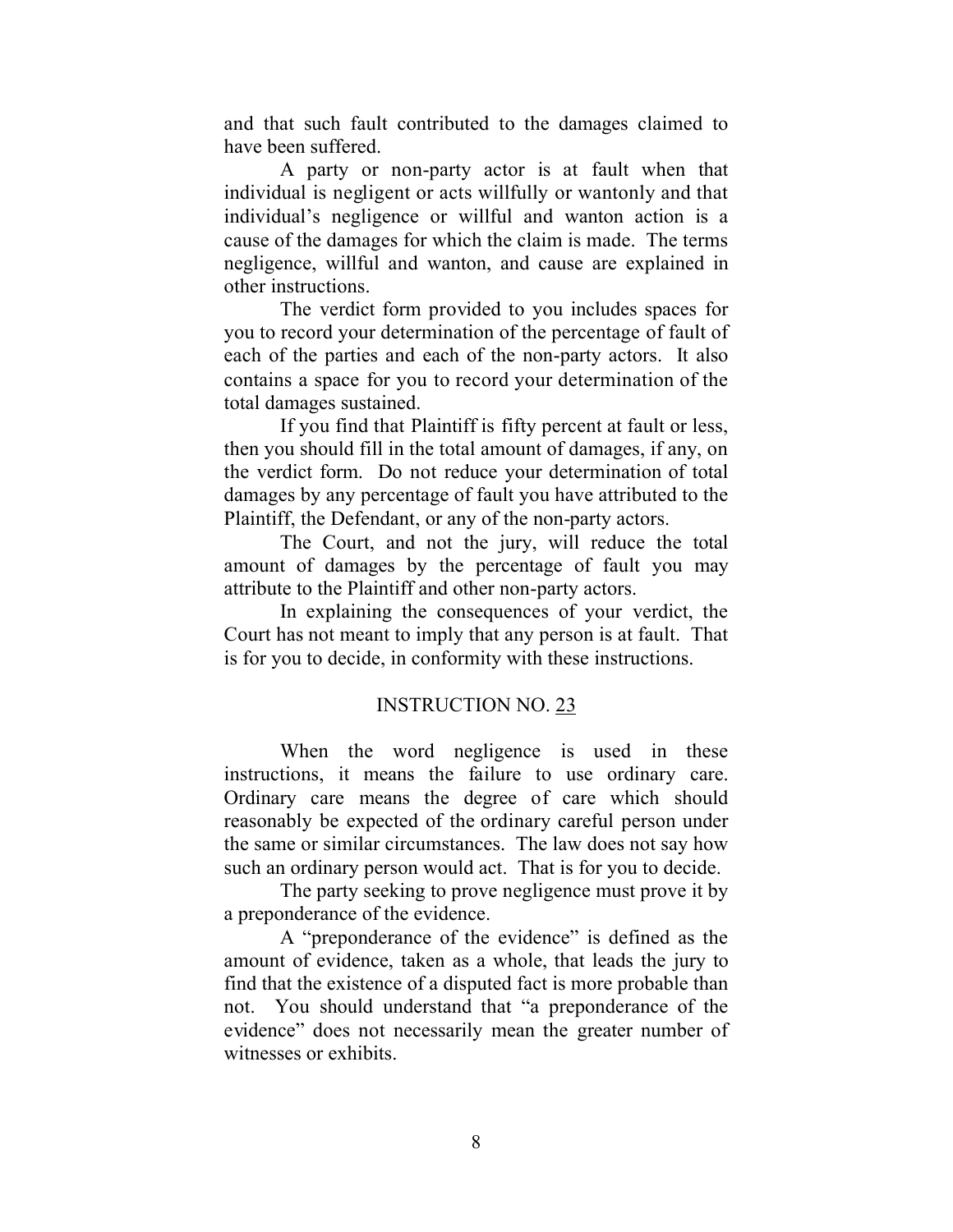#### INSTRUCTION NO. 25

 If you were to decide that fraud occurred in this case, then you will be asked to decide when the Plaintiff discovered the fraud. Discovery of the fraud is determined by when the injured party knew, or should have known through the exercise of due diligence, that the fraud occurred.

[¶24] The district court gave the jury the following verdict form:

1. Do you find that Bradley Lott committed a fraudulent misrepresentation of a material fact as defined by the Court in Instruction 12?

Yes No

Please proceed to question 2.

2. Do you find that a special relationship of trust and confidence existed between Bradley Lott and Marian Erdelyi, as defined in the Court's Instruction 17?

Yes No

If you answered yes to question 2, please proceed to question 3, below. If you answered no to question 2 and no to question 1, please sign the form and return it to the Bailiff, who will then return it to the Court. If you answered no to question 2 but yes to question 1, please proceed to question 4 below.

3. Having found a special relationship of trust and confidence between the parties, did Bradley Lott breach his duty of honest advice and full disclosure, as defined in Instruction 17?

Yes No

 $\frac{1}{2}$  ,  $\frac{1}{2}$  ,  $\frac{1}{2}$  ,  $\frac{1}{2}$  ,  $\frac{1}{2}$  ,  $\frac{1}{2}$  ,  $\frac{1}{2}$ 

If you answered yes to question number 3, then go on to question number 4, below. If you answered no to question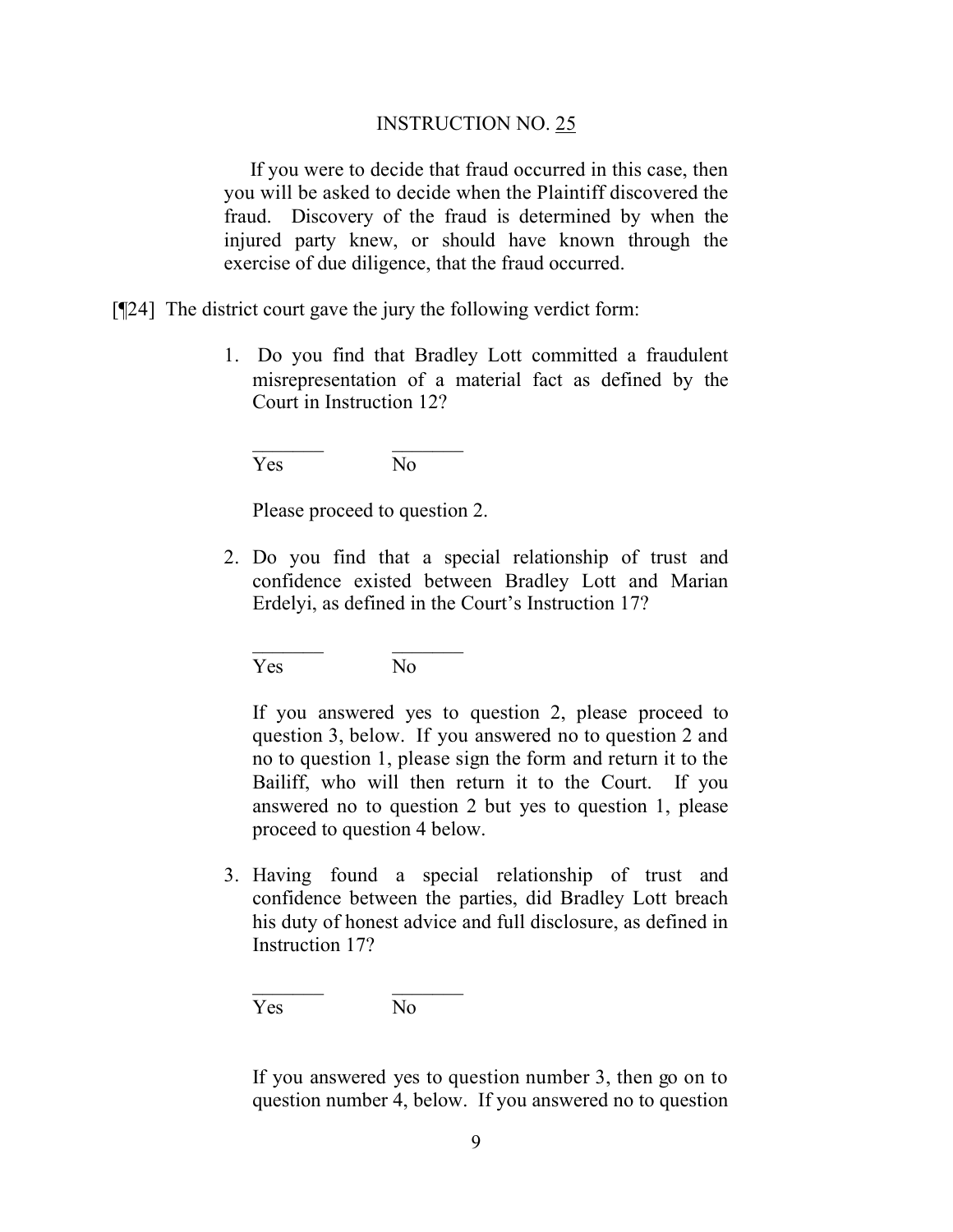number 3, but yes to question number 1, then proceed to question 4, below. If you answered no to questions 1 and 3, please sign the verdict form, and deliver it to the Bailiff who will then deliver it to the Court.

4. Having found that Defendant committed fraud, do you find that, before February 10, 2007, the Plaintiff, Marian Erdelyi, knew or should have known in the exercise of due diligence, that the fraud alleged against Defendant, Bradley Lott, occurred?

Yes No

If you answered yes to question number 4, please sign the verdict form and give it to the Bailiff who will then deliver it to the Court. If you answered no to question number 4, go on to answer question number 5, below.

5. Having found fraud by answering "yes" to question 1 and/or questions 2 and 3, did Marian Erdelyi suffer damage as a result of the fraudulent misrepresentation and/or constructive fraud committed by Bradley Lott?

Yes No

If you answered yes to question number 5, then go on to the questions below. If you answered no to question number 5, please sign the verdict form, and deliver it to the Bailiff who will then deliver it to the Court.

## COMPARATIVE FAULT

6. Do you find that the acts or omissions constituting fault by Attorney Clay Geittmann were a substantial factor in bringing about damage to Marian Erdelyi?

 $\frac{1}{2}$  ,  $\frac{1}{2}$  ,  $\frac{1}{2}$  ,  $\frac{1}{2}$  ,  $\frac{1}{2}$  ,  $\frac{1}{2}$  ,  $\frac{1}{2}$ Yes No

7. Do you find that acts or omissions constituting fault of UBS/PaineWeber were a substantial factor in bringing about damage to Marian Erdelyi?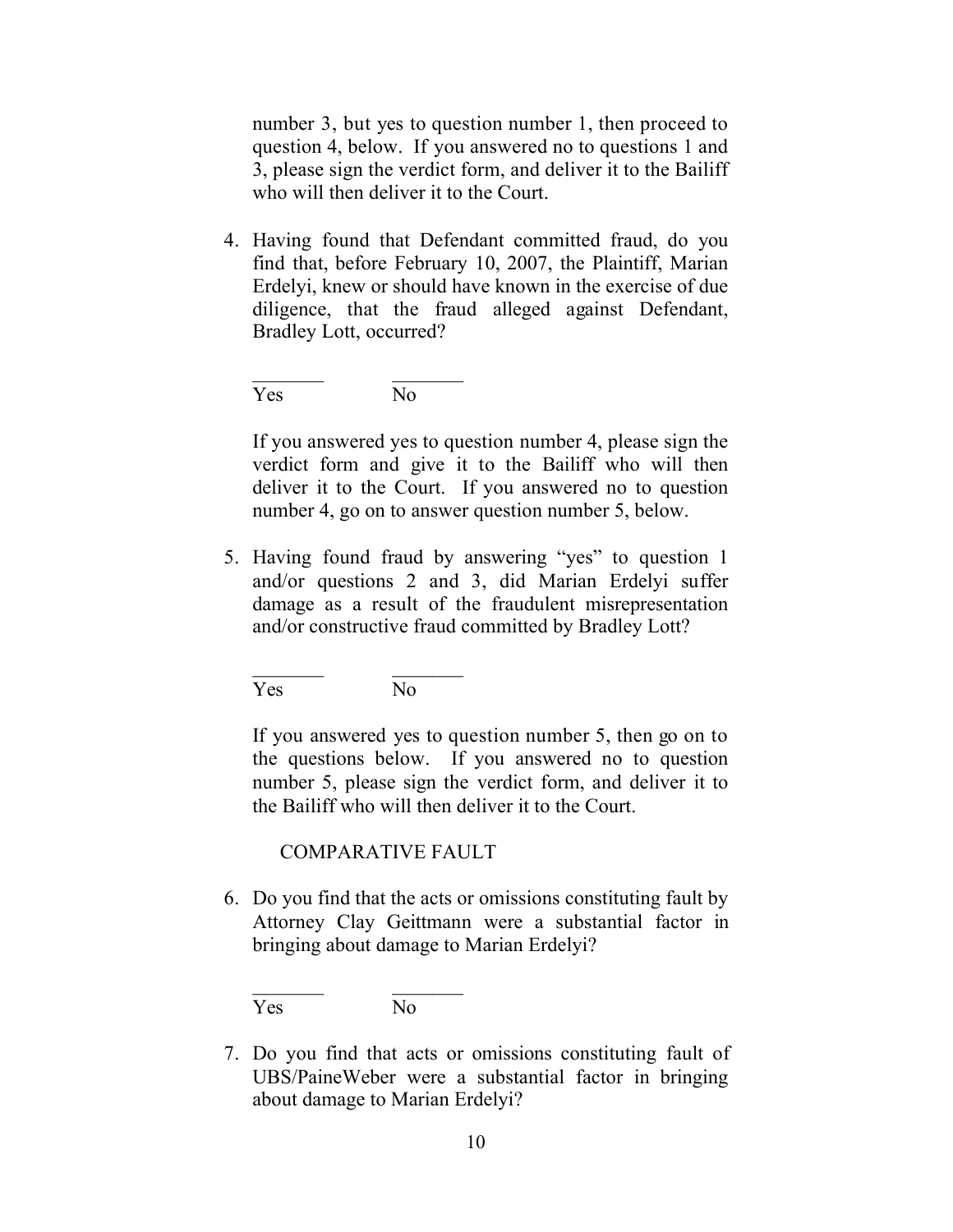$\frac{1}{2}$  ,  $\frac{1}{2}$  ,  $\frac{1}{2}$  ,  $\frac{1}{2}$  ,  $\frac{1}{2}$  ,  $\frac{1}{2}$  ,  $\frac{1}{2}$ Yes No

8. Do you find that Marian Erdelyi's own acts or omissions constituting fault were a substantial factor in bringing about damages to herself?

 $\frac{1}{2}$  ,  $\frac{1}{2}$  ,  $\frac{1}{2}$  ,  $\frac{1}{2}$  ,  $\frac{1}{2}$  ,  $\frac{1}{2}$  ,  $\frac{1}{2}$ Yes No

9. Assuming the total percentage of fault to be 100%, what percentage of the fault do you attribute to each of the following? (Your percentages must total 100%):

Marian Erdelyi  $\%$ 

If plaintiff's percentage of fault is greater than 50%, please sign the verdict form and return it to the Bailiff, who will then return it to the Court. If Plaintiff's percentage of fault is less than 50%, please proceed to the questions below.

Attorney Clay Geittmann  $\%$ Bradley Lott  $\frac{9}{6}$ UBS/PaineWebber %

- 10.What do you find to be the total amount of damage suffered by Plaintiff Marian Erdelyi? (Do not reduce by the percentage of fault you found. The Court will reduce this amount by any percentage of fault you attribute to other actors.)
	- $\mathbb S$

The jury answered question 1 "No" and questions 2, 3 and 4 "Yes". In accordance with the verdict form instruction, having answered question 4 "Yes" the jury signed the verdict form without answering the remaining questions. The district court entered judgment on the jury verdict holding that Ms. Erdelyi's claims were barred by the statute of limitations. Ms. Erdelyi timely appealed to this Court.

### **STANDARDS OF REVIEW**

[¶25] We conclude the statute of limitations question is dispositive of this appeal. The application of a statute of limitations is a mixed question of law and fact when the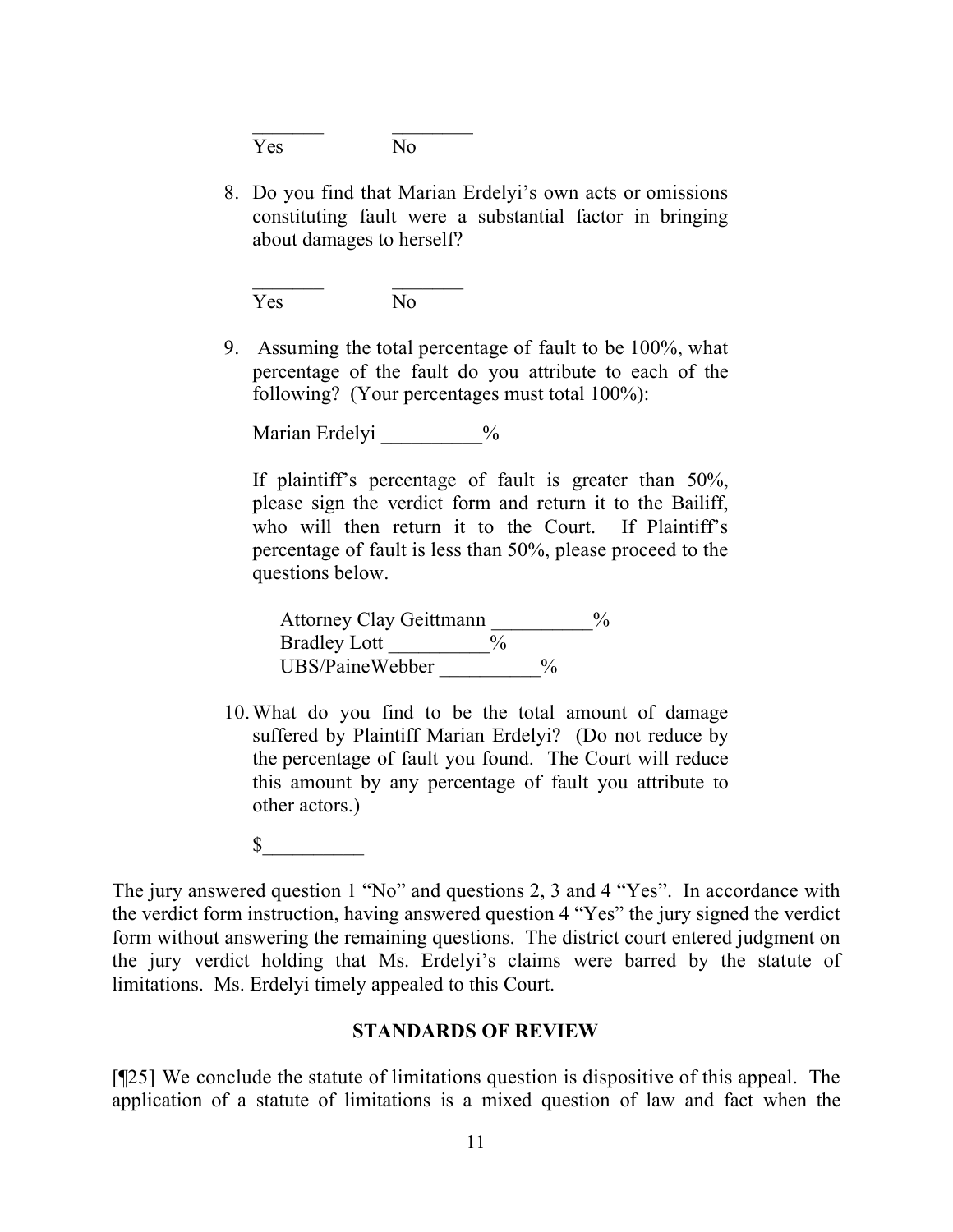material facts are in dispute; otherwise, it is a question of law. *Redland v. Redland*, 2012 WY 148, **[54, 288 P.3d 1173, 1187 (Wyo. 2012).** 

## **DISCUSSION**

# *1. Evidence that Ms. Erdelyi Discovered the Fraud*

[¶26] Although the jury found that Mr. Lott committed fraud, it then found that Ms. Erdelyi "knew or should have known" before February 10, 2007, that the fraud occurred. Ms. Erdelyi contends there was no evidence to support that conclusion. A cause of action for fraud is not deemed to have accrued until the discovery of the fraud. Wyo. Stat. Ann. § 1-3-106 (LexisNexis 2013). We have interpreted the words "until the discovery of the fraud" to mean from the time the fraud was known or "could have been discovered in the exercise of reasonable diligence." *Retz v. Siebrandt*, 2008 WY 44, ¶ 12, 181 P.3d 84, 89- 90 (Wyo. 2008), quoting *Mason v. Laramie Rivers Co*., 490 P.2d 1062, 1064 (Wyo. 1971) (emphasis added).

[¶27] Applying this meaning in *Retz*, we held a claim for conversion was barred by the four year statute of limitations because the conversion could easily have been discovered. There, the claimants' mother jointly held a brokerage account with the deceased. They claimed that prior to his death the deceased used a fraudulent document to withdraw securities from the joint account. They attempted to bring a claim for conversion thirteen years after the withdrawal and the district court concluded it was barred by the statute of limitations. This Court affirmed, stating that "[a] simple inquiry at the brokerage would have shown [the mother] that the account had been emptied." *Id.*, 13, 181 P.3d at 90. Because the mother could easily have discovered the conversion, the action brought thirteen years later was barred.

[¶28] In *Mason*, the Court dismissed a claim for fraud based on the four year statute of limitations. There, corporate stockholders filed an action in 1969 alleging that the transfer of stock to another stockholder six years earlier was fraudulent. The district court held the action was barred by the statute of limitations. This Court affirmed, finding that the claimant stockholders had voted personally or by proxy at the meeting in 1963 when the stock was transferred, the transfer had been challenged at the meeting by an attorney stockholder who attached a letter to the minutes protesting the transfer and the corporate books showed the transfer two months later. The Court held the action was barred by the statute of limitations because the stockholders had access to and the right to examine the corporate records and could easily, therefore, have discovered the fraud within four years of the stock transfer.

[¶29] In both *Mason* and *Retz*, the Court held actions filed after the four year statutes of limitation were barred because the claimants were legally entitled to the information and could easily access it. If the claimants' mother in *Retz* had inquired at the brokerage, she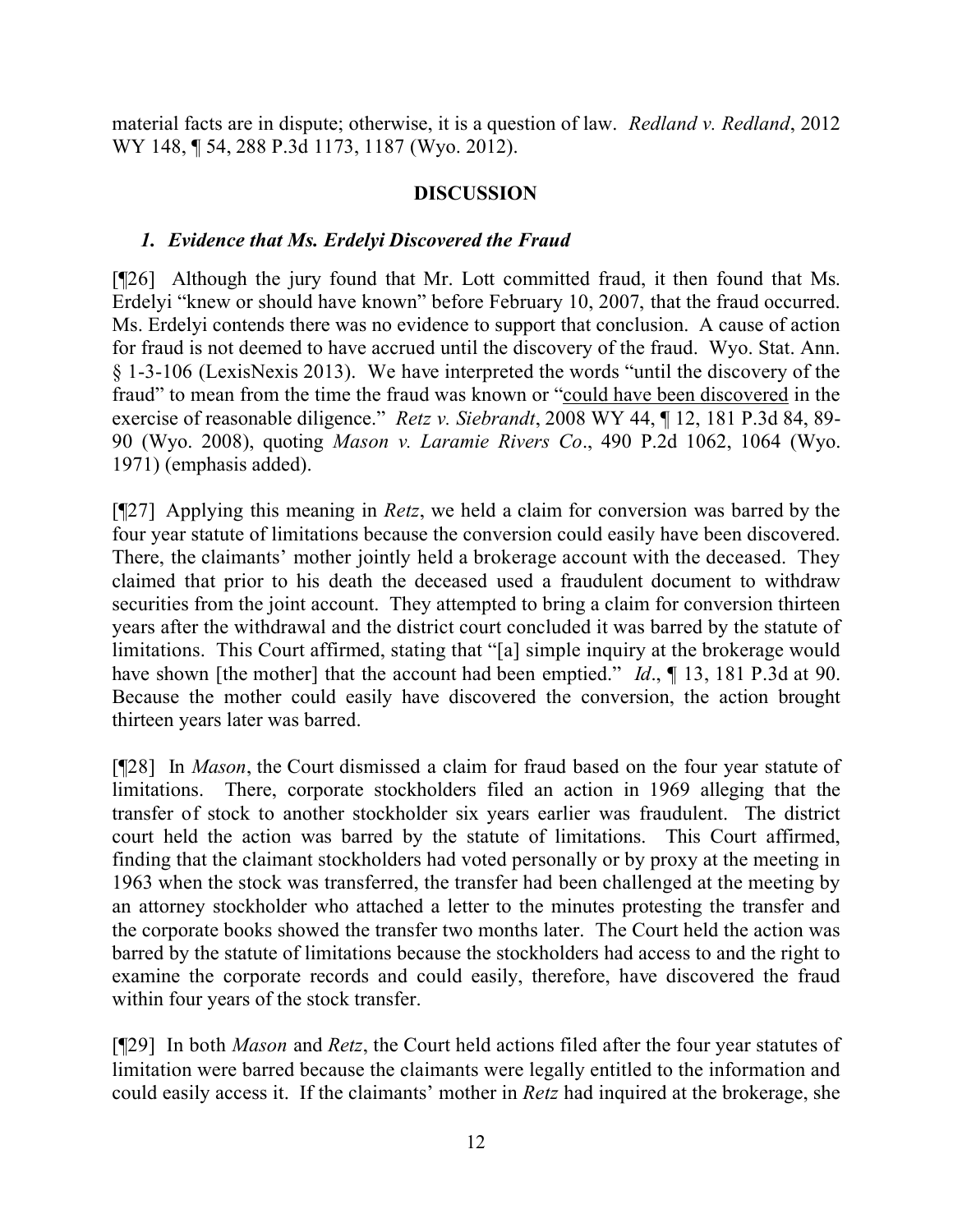would have discovered the account was empty. Similarly, if the stockholders in *Mason* had examined the corporate records, they would have discovered the fraudulent transfer.

[¶30] In contrast to *Mason* and *Retz*, the instruction in the present case did not ask the jury to determine whether Ms. Erdelyi in the exercise of due diligence "could have discovered" the fraud. Instead, the instruction asked the jury to determine whether Ms. Erdelyi knew or with the exercise of due diligence should have known about the fraud. As proof that Ms. Erdelyi should have known, the defense attempted to show that all she had to do was ask her mother about the terms of her trust or her relationship with Mr. Lott, or hire a lawyer. On cross-examination, defense counsel questioned Ms. Erdelyi as follows:

> Q. . . . you didn't call your mother and ask her what was going on, did you?

> A. I'm not sure when I called my mother, but would I have called her about this, no.

> Q. You wouldn't call and say why is this guy being so nice to you, that didn't occur to you in 2003? Yes or no?

A. In that context, I would not have called her.

Q. I mean your position in this case is, among other things, that . . . Mr. Lott concealed things about the trust and Mr. Lott's relationship with your mother and whatnot for a period of better than half a decade; isn't that true? A. Yes.

Q. And you had the ability to call your mother up and ask her what was going on anytime from the time she left Laramie until she became incompetent; isn't that true?

A. Yes.

Q. And you never asked if Mr. Lott, why he was being so nice, is she going to make him a beneficiary, you never asked any of those questions, did you?

A. No.

Q. And even in 2005 when she gave you a hug and whatnot you decided not to ask her, correct?

A. It was not a subject that was mutually agreeable to either one of us and I was not –

- $Q.$  You –
- A. -- going to question her.
- Q. Okay. But you could have, correct?
- A. Yes.

[¶31] The defense also questioned Ms. Erdelyi as follows: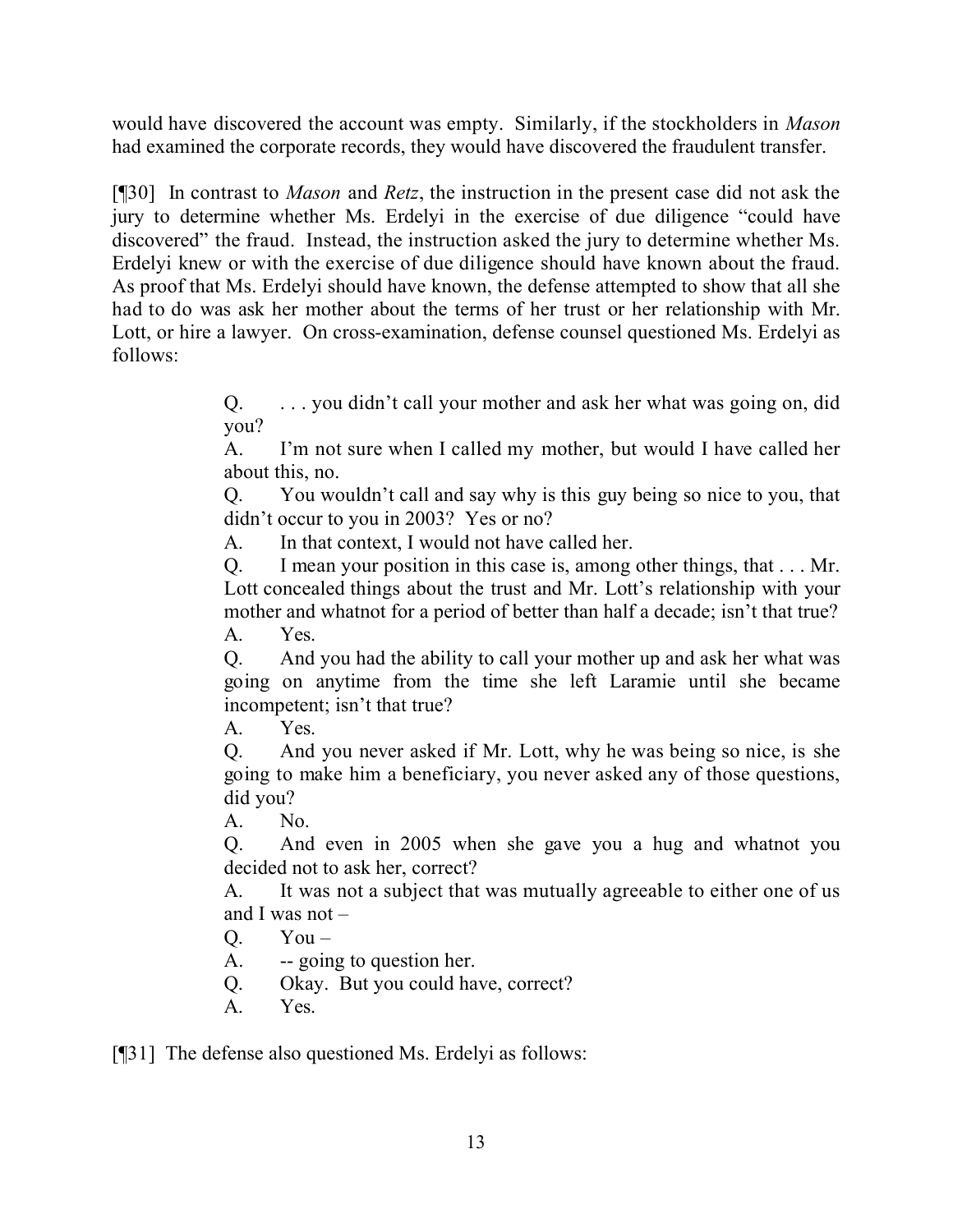Q. Why don't you – you could have hired a lawyer at the point, correct?

A. Yes.

Q. And you could have hired a lawyer on the basis of how come these people won't tell me anything, correct?

- A. I would assume so, yes.
- Q. Yeah, but you didn't, correct?
- A. Correct.

Q. And I mean if you really wanted to find out what was going on and if you were going to use due diligence to find out what was going on you would have hired a lawyer or at least talked to a lawyer and told him about this scenario, correct?

A. I could have, yes.

Defense counsel returned to the issue later when he asked Ms. Erdelyi whether in hindsight the reasonable thing to have done would have been to hire a lawyer. Ms. Erdelyi responded, "In hindsight, yes. At the time, no."

[¶32] The problem with the defense theory that Ms. Erdelyi could have discovered the fraud by talking with Ms. Sprankle or hiring a lawyer is that it assumes such action would have disclosed the fraud. No evidence was presented to support that assumption. With regard to asking her mother, the evidence suggests Ms. Sprankle likely would not have discussed her relationship with Mr. Lott or her estate plans with Ms. Erdelyi. As for seeking legal advice, one can only speculate as to what the outcome might have been. While Mr. Lott's fraud might have been discovered, a lawyer might also have advised Ms. Erdelyi that she had no recourse until she was able to obtain a copy of the trust upon her mother's death.

[¶33] In any event, unlike the circumstances in *Mason* and *Retz*, no evidence was presented to show that if Ms. Erdelyi had asked her mother or if she had gone to a lawyer she could have discovered the fraud. Likewise, unlike *Mason* and *Retz*, no evidence was presented to show that Ms. Erdelyi was legally entitled to and had access to information about the trust or Mr. Lott's relationship with her mother. In fact, the evidence presented showed that information concerning Ms. Sprankle's trust and relationship with Mr. Lott was actively concealed from Ms. Erdelyi.<sup>2</sup>

<sup>&</sup>lt;sup>2</sup> Some courts have held that the statute of limitations governing actions for fraud is tolled if the perpetrator takes affirmative action to conceal the fraud, and the statute only begins to run when the fraud is discovered; that is, when damage is sustained and objectively capable of ascertainment. *See generally* 54 CJS Limitation of Actions § 276. Other courts have held that when a fiduciary or confidential relationship exists between the parties, failure to exercise due diligence to discover the fraud does not toll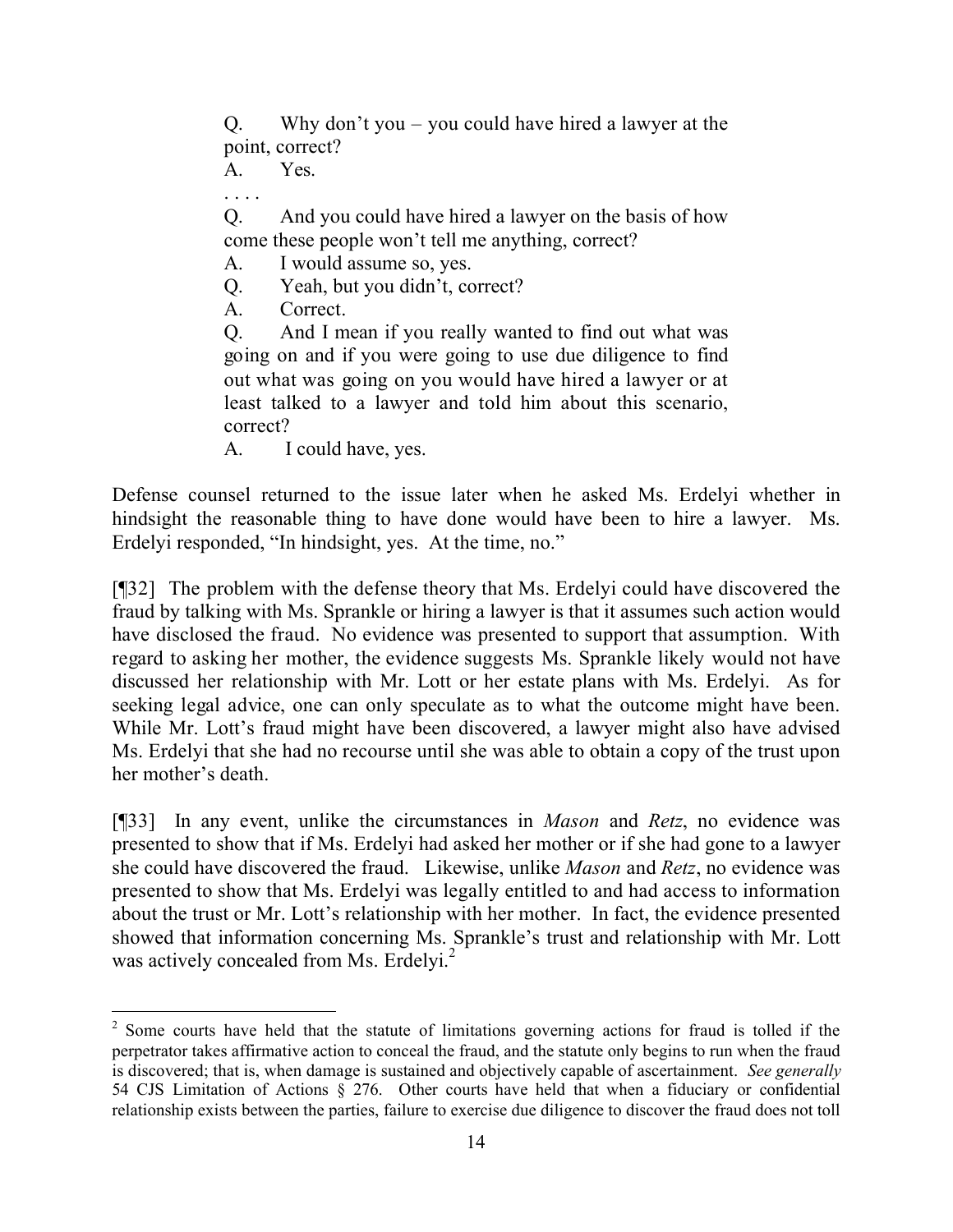[¶34] As support for the jury's finding that Ms. Erdelyi "knew or should have known" about the fraud, Mr. Lott points to Mr. Erdelyi's testimony that "you would have to be comatose" not to have been suspicious of Mr. Lott's relationship with Ms. Sprankle by the mid-2000s. Mr. Lott also points to Ms. Erdelyi's letter of 2003 in which she asked Mr. Lott whether he held any powers of attorney for her mother. Additionally, he stresses Ms. Erdelyi's poor relationship with her mother, her failure to ask her mother about her estate plan and a letter she received from UBS/Paine Webber in 2003 refusing to provide information to her concerning the accounts or trust.<sup>3</sup> Under *Mason* and *Retz*, this evidence does not support a finding that with the exercise of due diligence Ms. Erdelyi could have discovered the fraud. While there is no question Ms. Erdelyi was suspicious and concerned about the relationship, she testified that it did not occur to her that her mother had made Mr. Lott, rather than her daughter, her primary beneficiary until close to the time of her mother's death. More importantly, there was no showing information that would have revealed the fraud was accessible to Ms. Erdelyi prior to her mother's death or that she was legally entitled to it. To the contrary, her efforts to obtain information were met with active concealment by Mr. Lott and others. Under these circumstances, the evidence did not support dismissal of the case on the basis of the statute of limitations.

[¶35] The statute of limitations issue is dispositive of this appeal. On remand for a new trial, however, the issues relating to the jury instructions and verdict form are likely to rise again. We, therefore, address Ms. Erdelyi's claim that it was error to instruct the jury concerning negligence and comparative fault, and place her name on the verdict form for the jury to allocate her percentage of fault. *See Glenn v. Union Pacific R. Co*., 2011 WY 126, ¶ 30, 262 P.3d 177, 191 (Wyo. 2011), in which the plaintiff's first issue was dispositive of the appeal, but we addressed the second issue because it was likely to rise again in the new trial.

## *2. Jury Instructions on Negligence and Comparative Fault*

[¶36] Ms. Erdelyi contends it was error to give the negligence and comparative fault instructions because it suggested that the act or omission of a victim of fraud could be the proximate cause of someone else's fraudulent act and the victim could be at fault for the fraud. She also asserts the instructions confused the jury by mixing the concepts of negligence and fraud, which have different standards of proof. She further contends the instructions confused the jury by improperly introducing the concept of negligence when there was no claim or counter-claim for negligence in this constructive fraud case.

the statute of limitations. *Id*., § 277. Ms. Erdelyi did not raise either of these issues in the district court and so we do not address them.

<sup>&</sup>lt;sup>3</sup> The letter, although apparently introduced into evidence at trial, is not part of the record on appeal. We, therefore, do not consider it.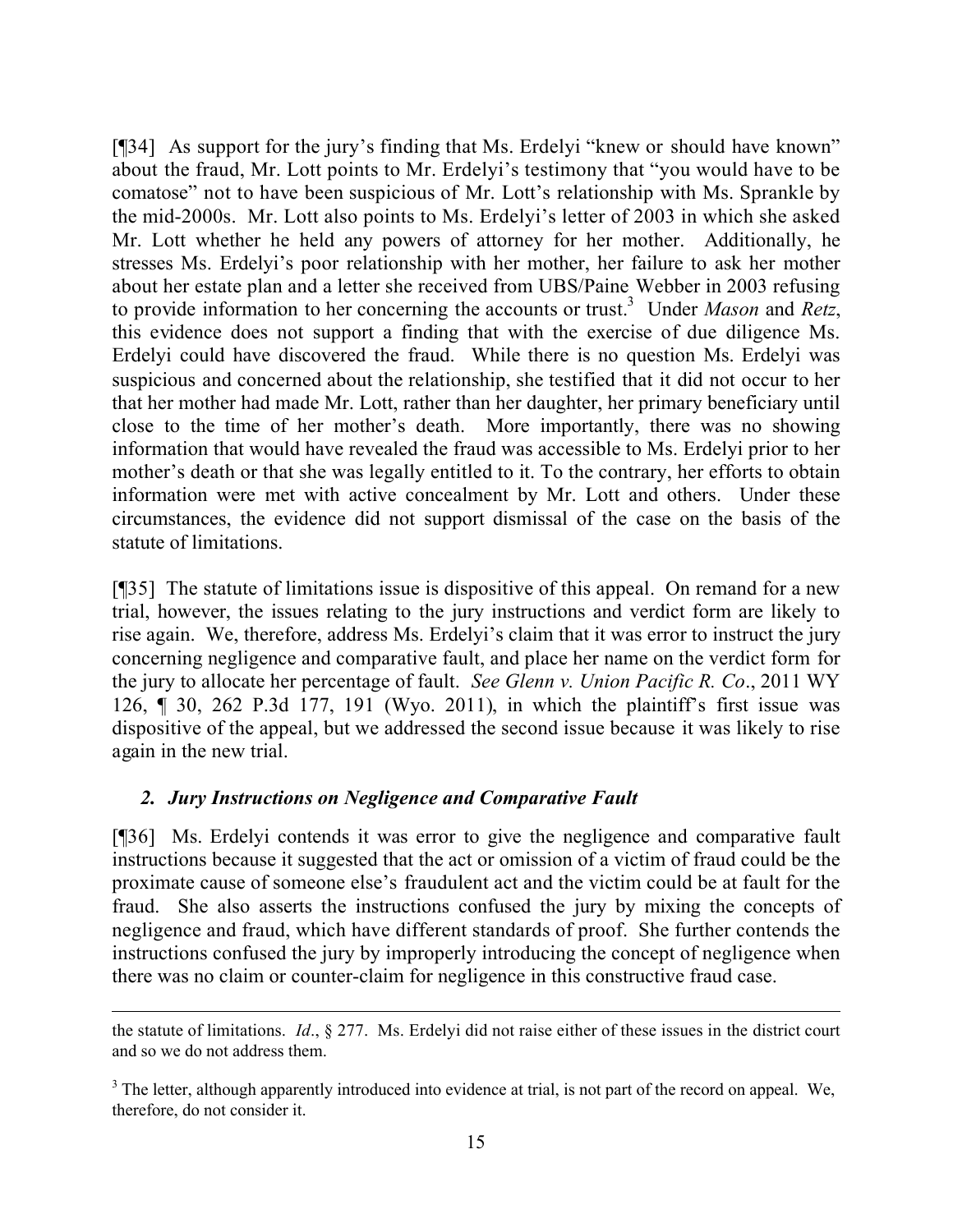[¶37] Wyoming's comparative fault statute provides in relevant part as follows:

### **§ 1-1-109. Comparative fault.**

(a) As used in this section:

(i) "Actor" means a person or other entity, including the claimant, whose fault is determined to be a proximate cause of the death, injury or damage, whether or not the actor is a party to the litigation;

(ii) "Claimant" means a natural person, including the personal representative of a deceased person, or any legal entity, including corporations, limited liability companies, partnerships or unincorporated associations, and includes a third party plaintiff and a counterclaiming defendant;

(iii) "Defendant" means a party to the litigation against whom a claim for damages is asserted, and includes third party defendants. Where there is a counterclaim, the claimant against whom the counterclaim is asserted is also a defendant;

(iv) "Fault" includes acts or omissions, determined to be a proximate cause of death or injury to person or property, that are in any measure negligent, or that subject an actor to strict tort or strict products liability, and includes breach of warranty, assumption of risk and misuse or alteration of a product;

(v) "Injury to person or property," in addition to bodily injury, includes, without limitation, loss of enjoyment of life, emotional distress, pain and suffering, disfigurement, physical or mental disability, loss of earnings or income, damage to reputation, loss of consortium, loss of profits and all other such claims and causes of action arising out of the fault of an actor;

[¶38] In *Board of County Comm'rs of Teton Co. v. Bassett*, 8 P.3d 1079, 1084 (Wyo. 2000), a negligence action, this Court held that Wyo. Stat. Ann. § 1-1-109 requires that "all species of culpable conduct" be compared in assessing fault. There, the plaintiffs were injured when a suspect fleeing from law enforcement ran a roadblock and crashed into their vehicle at a high rate of speed. Prior to the crash, law enforcement had waved the plaintiffs through the roadblock and onto the highway in front of the suspect without warning them that the suspect was speeding down the highway toward them. The plaintiffs brought an action against the officers alleging they were negligent for failing to warn them about the approaching vehicle. The issue was whether the suspect, a non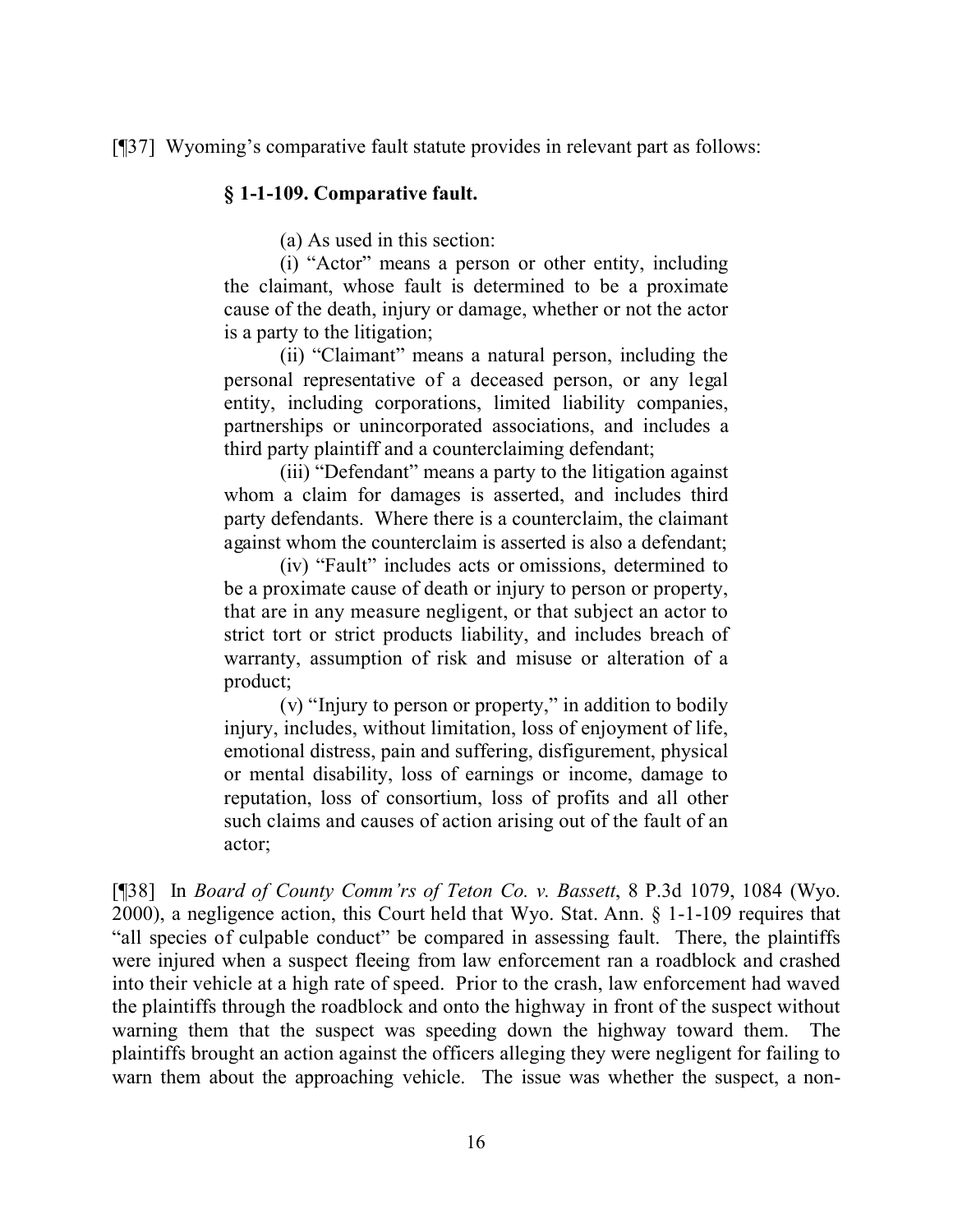party actor, should be included on the verdict form so that his willful conduct could be compared with the officers' negligence.

[¶39] In holding that the suspect must be included on the verdict form, the Court concluded that by using the word "fault" rather than negligence in § 1-1-109 and including strict and products liability, the legislature intended to broaden the scope of the statute to include willful conduct. The Court further concluded that the adoption of § 1- 1-109 and the elimination of joint and several liability showed the legislature's intent to limit a tortfeasor's exposure to liability for the misconduct of other tortfeasors. The Court said:

> To leave an actor such as [the fleeing suspect] out of the apportionment calculation exposes the remaining [defendants] to the possibility that they will be held to answer for his misconduct. \* \* \* The legislature has clearly opted to relieve joint tortfeasors of liability beyond that for which they bear proportional fault . . . .

*Bassett*, 8 P.3d at 1084. Thus, under *Bassett*, a joint tortfeasor who acts willfully is properly included as an actor on a verdict form in a negligence case so that the jury can compare the defendant's negligence and the non-party actor's willful conduct and apportion liability.

[¶40] Subsequently, in *Cathcart v. State Farm Mut. Auto Ins. Co*., 2005 WY 154, ¶ 36, 123 P.3d 579, 592 (Wyo. 2005), this Court declined to decide whether comparative fault was a proper matter for a jury instruction in a bad faith case because the issue was not squarely raised or adequately argued. That the Court declined to answer the question of whether § 1-1-109 encompasses bad faith suggests *Bassett* did not settle the issue and perhaps should not be read literally to include "all species of culpable conduct." More recently, in *Strong Constr., Inc. v. City of Torrington*, 2011 WY 82, ¶ 126, 255 P.3d 903, 915 (Wyo. 2011), the Court held comparative fault was not applicable in a breach of contract action because the comparative fault statute applies to tort claims where a party is seeking personal injury or property damages caused by the fault of another, and breach of contract is not a tort claim. *Cathcart* left open the question whether *Bassett* applies in the context of a bad faith case; *Strong* squarely held that § 1-1-109 does not apply in breach of contract cases. Thus, *Bassett*'s holding that § 1-1-109 requires "all species of culpable conduct" to be compared is not as broad as that decision might suggest.

[¶41] The holding in *Bassett* must be placed in context. There, the issue was whether, under the comparative fault statute, the culpable conduct of a non-party tortfeasor must be compared with that of the defendants in a negligence case. *Bassett* did not address whether, in an intentional tort case, the negligence of a non-actor should be compared with the willful conduct of the defendant. More significantly for purposes of the present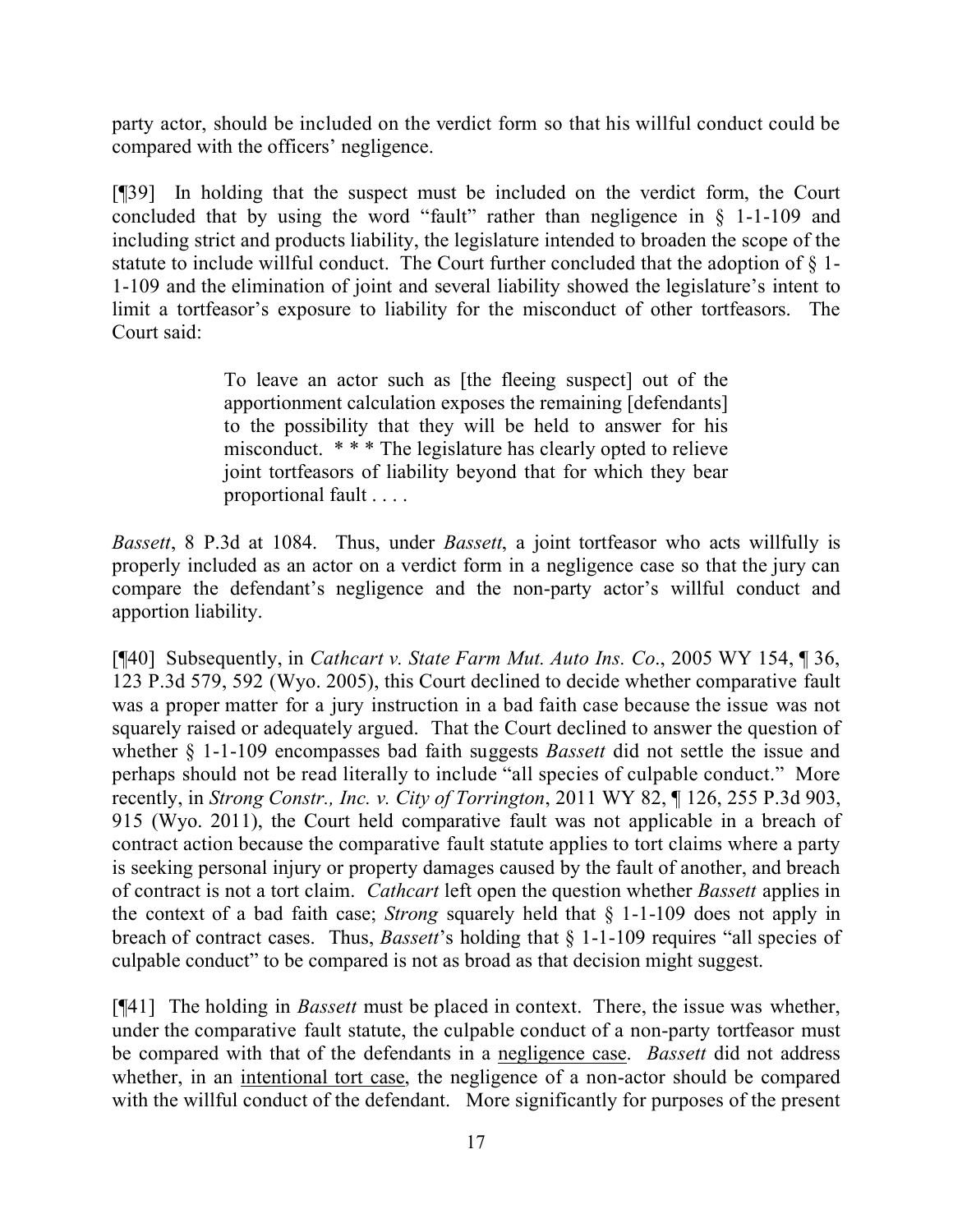case, Bassett did not address whether in an intentional tort case any negligence on the part of the claimant should be compared with the willful act of the defendant. Confined to its facts, *Bassett* addressed only whether a non-party actor whose willful acts were a proximate cause of the claimants' injuries should be compared with the defendants' negligence to apportion fault and liability. In that context, it makes sense to include the non-party actor because it ensures the negligent defendants are not held liable for the intentional acts of another. In that context, it seems clear the legislature sought to ensure negligent defendants would not be held accountable for the intentional acts of another. We are not persuaded the legislature intended negligence on the part of a fraud victim to be compared with the intentional acts of the perpetrator so as to reduce the perpetrator's liability based upon any percentage of fault apportioned to the victim.

[¶42] Some courts have declined to apply comparative fault principles when to do so would be inconsistent with public policy. *Otero v. Jordan Rest. Enters,* 922 P.2d 569, 574 (N.M. 1996*),* citing *Reichert v. Atler*, 875 P.2d 379, 381 (N.M. 1994). Concluding it would be against public policy to allow the perpetrator of fraud to profit from his conduct, these courts have held comparative fault inapplicable in fraud cases. *Id*. *See also Tratchel v. Essex Group, Inc.*, 452 N.W.2d 171, 180-81 (Iowa 1990) (holding that instruction on comparative fault of plaintiff was properly denied to defendant guilty of fraud); *Cruise v. Graham*, 622 So.2d 37, 40 (Fla. Ct. App. 1993) (holding that denial of comparative fault instructions in fraud action was not error); *cf. Neff v. Bud Lewis Co.*, 89 N.M. 145, 149, 548 P.2d 107, 111 (Ct. App.) (holding contributory negligence was not a defense to a claim for negligent misrepresentation by building owner against real estate broker and salesmen having fiduciary relationship to plaintiff), *cert. denied*, 89 N.M. 321, 551 P.2d 1368 (1976); *Estate of Braswell v. People's Credit Union*, 602 A.2d 510, 515 (R.I. 1992) (holding comparative negligence principles inapplicable in action for negligent misrepresentation against credit union).

[¶43] Unlike this Court's holding in *Bassett*, some of these courts have held that comparative fault does not apply in any intentional tort case. Despite this difference, we find their reasoning persuasive in the context of a fraud claim. One who has committed fraud should not be allowed to escape liability for his wrongful conduct by shifting the responsibility to the victim. Such a result is contrary to public policy. Absent clear statutory language showing the legislature intended the negligence of a fraud victim to be compared to the conduct of the perpetrator, thereby potentially reducing the latter's liability for his intentionally wrongful acts, we decline to hold that  $\S 1$ -1-109 is a proper matter for a jury instruction in a fraud case. The district court erred in instructing on comparative fault and negligence so as to allow the jury to compare Mr. Lott's willful act with any negligence of Ms. Erdelyi in this constructive fraud case. The district court further erred in providing a verdict form requiring the jury to compare Mr. Lott's constructive fraud and any negligence of Ms. Erdelyi.